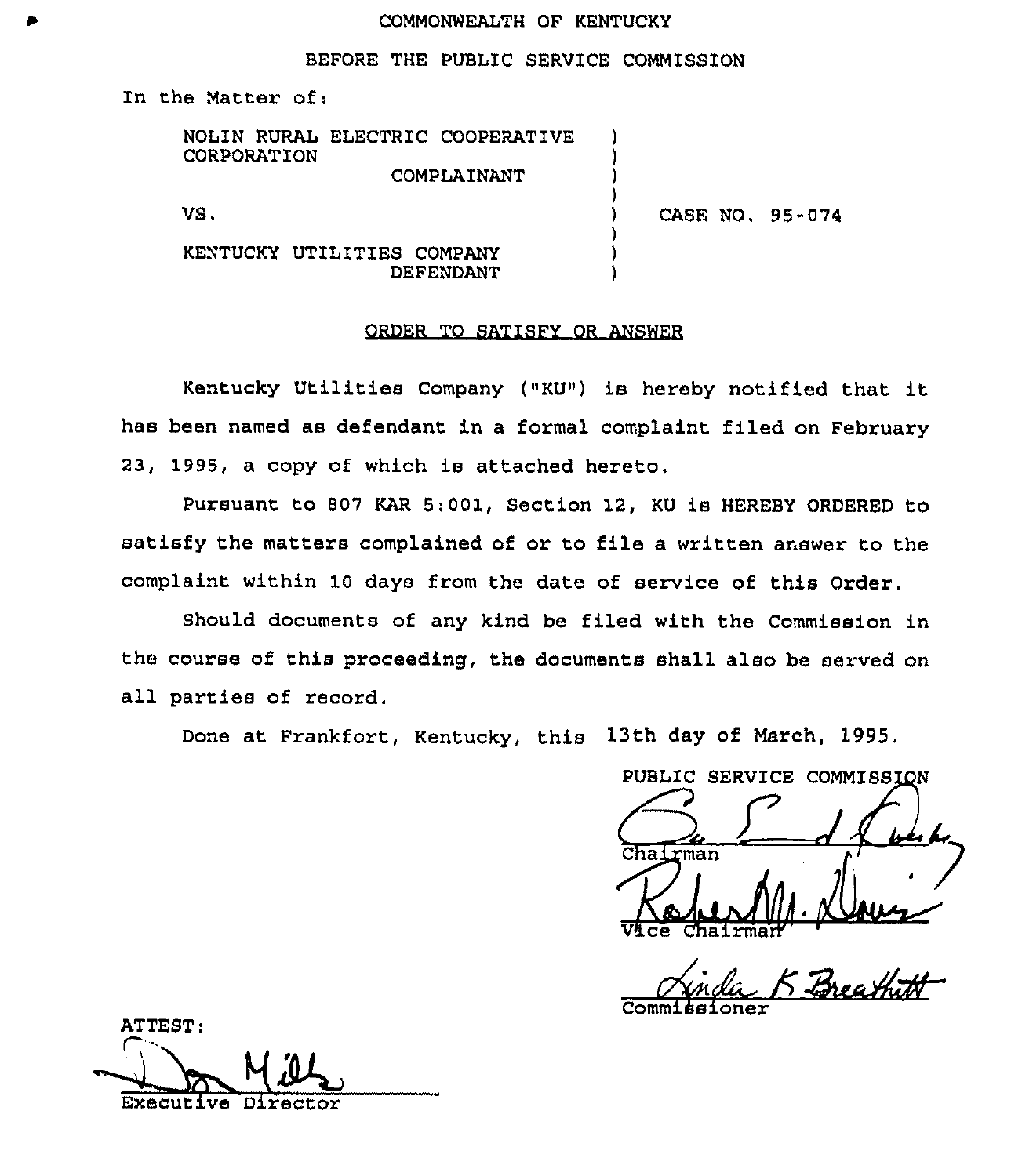# BEFORE THE PUBLIC SERVICE COMMISSION OF KENTUCKY

## IN THE MATTER OF:

#### CASE NO. 25-2 **APPLICATION OF THE NOLIN RURAL** ELECTRIC COOPERATIVE CORPORATION TO RESOLVE TERRITORIAL ISSUE RECENTER \* \* \* \* \* \* \* \*

PHILIC ... **COMMISSION** The Petition of **NOLIN RURAL ELECTRIC COOPERATIVE** CORPORATION, respectfully shows:

**APPLICATION** 

\* \* \* \* \* \* \* \*

FEB 23 1995

1. Applicant is a cooperative corporation organized and existing under the laws of the Commonwealth of Kentucky and is engaged in the business of purchasing and selling electric current and maintaining an electric distribution system. The applicant now operates and does business in the counties of Hardin, LaRue, Hart, Grayson, Green, Taylor, Breckinridge and Meade. The full name of the applicant is the Nolin Rural Electric Cooperative Corporation.

The post office address of the applicant is 612 East Dixie Avenue, 2. Elizabethtown, Kentucky 42701.

3. Certified copies of the Articles of Incorporation and all Amendments thereto have previously been filed with this Commission in Case No. 93-324.

4. Pursuant to K.R.S. 278.018(1), a new electric-consuming facility is in the process of locating in Elizabethtown, Hardin County, Kentucky, and the facility will lie in both the certified territory of Nolin Rural Electric Cooperative Corporation (hereinafter "Nolin") and the Kentucky Utilities Company (hereinafter "K.U."). A copy of the respective service areas of Nolin and K.U. as certified by the boundary map established in 1972 and reaffirmed thereafter is attached as Exhibit "A". According to the certified territorial map, the real estate and the building facility of the new electricconsuming facility is split by the territorial line dividing the territory between Nolin and K.U.

5. Exhibit "B" attached hereto shows the existing distribution lines, poles, and present consumers for both Nolin and K.U. in relationship to the facility to be

WHITLOW & SCOTT ATTONNEYS AT LAW ION EAST POPLAR STREET P O BOX 189 ELIZABETHTOWN PY 42702-0189 502 785 2179 FAX NO. 502 765 2180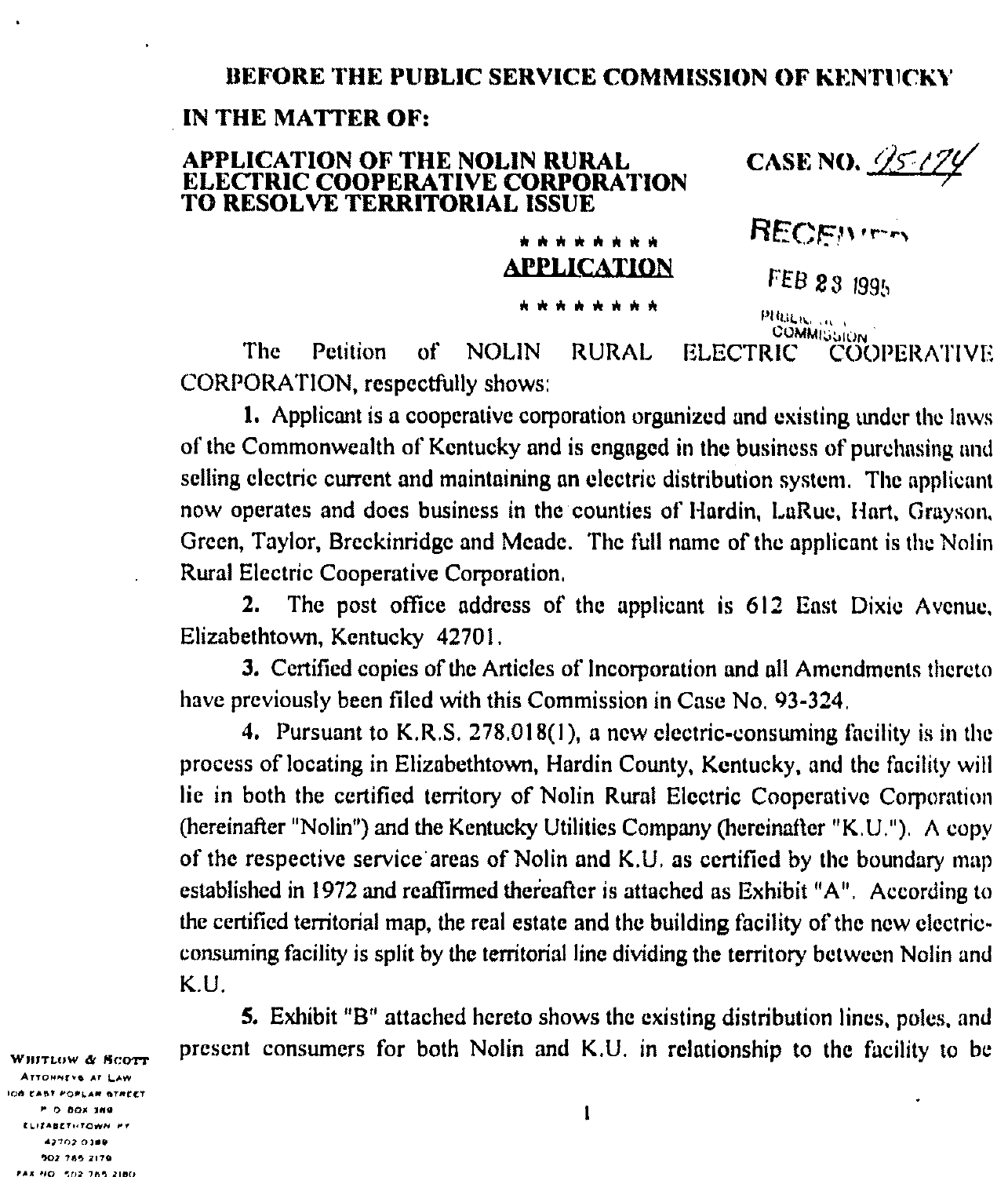constructed. Although K.U. is in the process of constructing a new distribution line as 'his petition is being prepared, the existing distribution lines are as shown on the attached Exhibit "B" and show that the lines of Nolin, the poles of Nolin, and Nolin's consumers are in closer proximity to the facility than those of K.U.

6. Nolin provides and has provided in the past adequate and dependable distribution lines and dependable and high quality retail electric service at reasonable cost to all of its member/consumers in this area and throughout its system.

7. Nolin should be permitted to provide electric service to the new electric consuming facility to eliminate and prevent duplication of further electric lines and also due to the closer proximity of its existing distribution lines to the facility.

8. An extreme urgency exists to resolve this issue as to which retail electric supplier should supply the new facility, since the new facility has made known its intent to start construction immediately. Therefore, Nolin requests that this matter be advanced on the docket and agenda of the Public Service Commission for a speedy resolution of this issue,

WHEREFORE, Nolin Rural Electric Cooperative Corporation requests that the Public Service Commission of the Commonwealth of Kentucky issue an Order determining that Nolin is the proper retail electric supplier to supply electricity to the new electric-consuming facility for the reasons stated herein,

Dated at Elizabethtown, Kentucky, this  $\sqrt{3}$ <sup>+</sup>day of February, 1995.

NOLIN RURAL ELECTRIC COOPERATI VE CORPORATION

 $BY:$ 

JOHNYJ. SCOV ATTORNEY FOR NOLIN RURAL COOPERATIVE CORPORATION HITLOW & SCOTT 108 EASP POPLAR STREET P,O. BOX 389 ELIZABETHTOWN, KY. 42702-0389 (502) 765-2179

WHITLUW & SCOTT **ATTORNEYS AT LAW IDG EAST POPLAR ATHEET** P O BOX 359 ELIZABETHTOWN AY <sup>~</sup> I TOT OT'IC 002-768-2176 FAK NO. 502-765-2160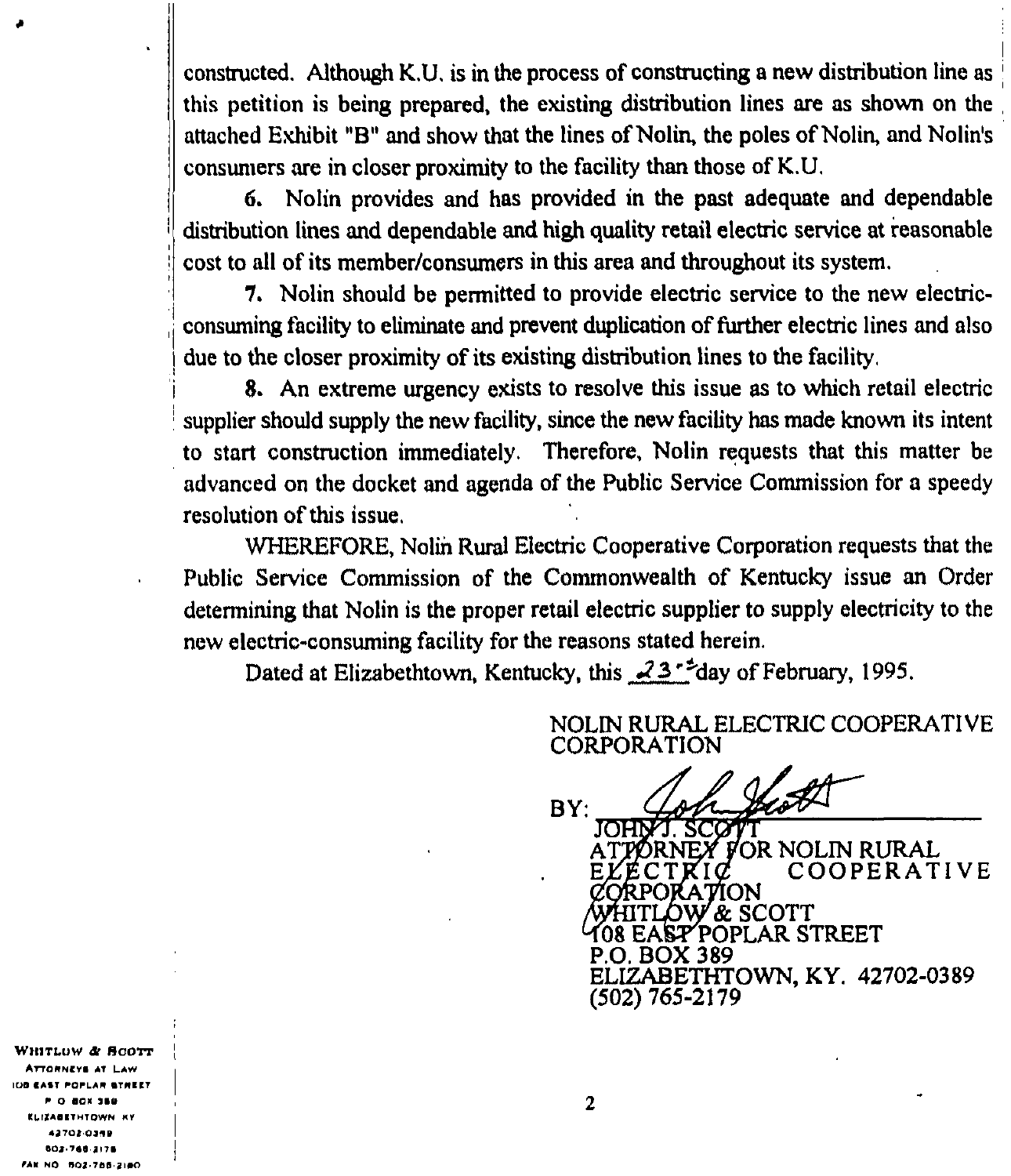## STATE OF KENTUCKY COUNTY OF HARDIN

I, Michael L. Miller, General Manager of the Nolin Rwal Electric Cooperative Corporation, state that <sup>I</sup> have read and understand the foregoing Application; that the statements contained therein are true.

NOLIN RURAL ELECTRIC COOPERATIVE CORPORATION  $BY:$ MICHAEL L, MILLER, GENERAL IN RURAL ELECTRON MANAGER

### STATE OF KENTUCKY COUNTY OF HARDIN

I, the undersigned, a Notary Public, do hereby certify that on this 23rd day of February, 1995, personally appeared before me Michael L. Miller, who being by mc first duly sworn, subscribed to and acknowledged that he is the General Manager of Nolin Rural Electric Cooperative Corporation, a Kentucky corporation, that he signed the foregoing document as General Manager of the corporation.

**NRY PUBLIC** State of Kentucky At Large<br>/*0 - /5 - 9/* 

My commission expires

# **CERTIFICATE**

I certify that a copy of the foregoing Application has been sent to the following:

Mr. Bob Evans Kentucky Utilities Company 242 West Dixie Avenue Elizabethtown, Kentucky 42701

and on behalf of the new facility:

Mr. Kendrick R. Hock Robert Carlin Companies 5115 McKinney Avenue, Suite F Dallas, Texas 75205

JOHNA. SCO. ATTØRNEY FOR NOLIN RURAL ELECTRIC/CØOPERATIVE<br>CORPORATION

WHITLOW & SCOTT LYS AT LAW OB CAST POPLAR STREET FO BOY IST ELIZABLEH FOWN + Y 502 165 2174 FALLNO 502 765-2160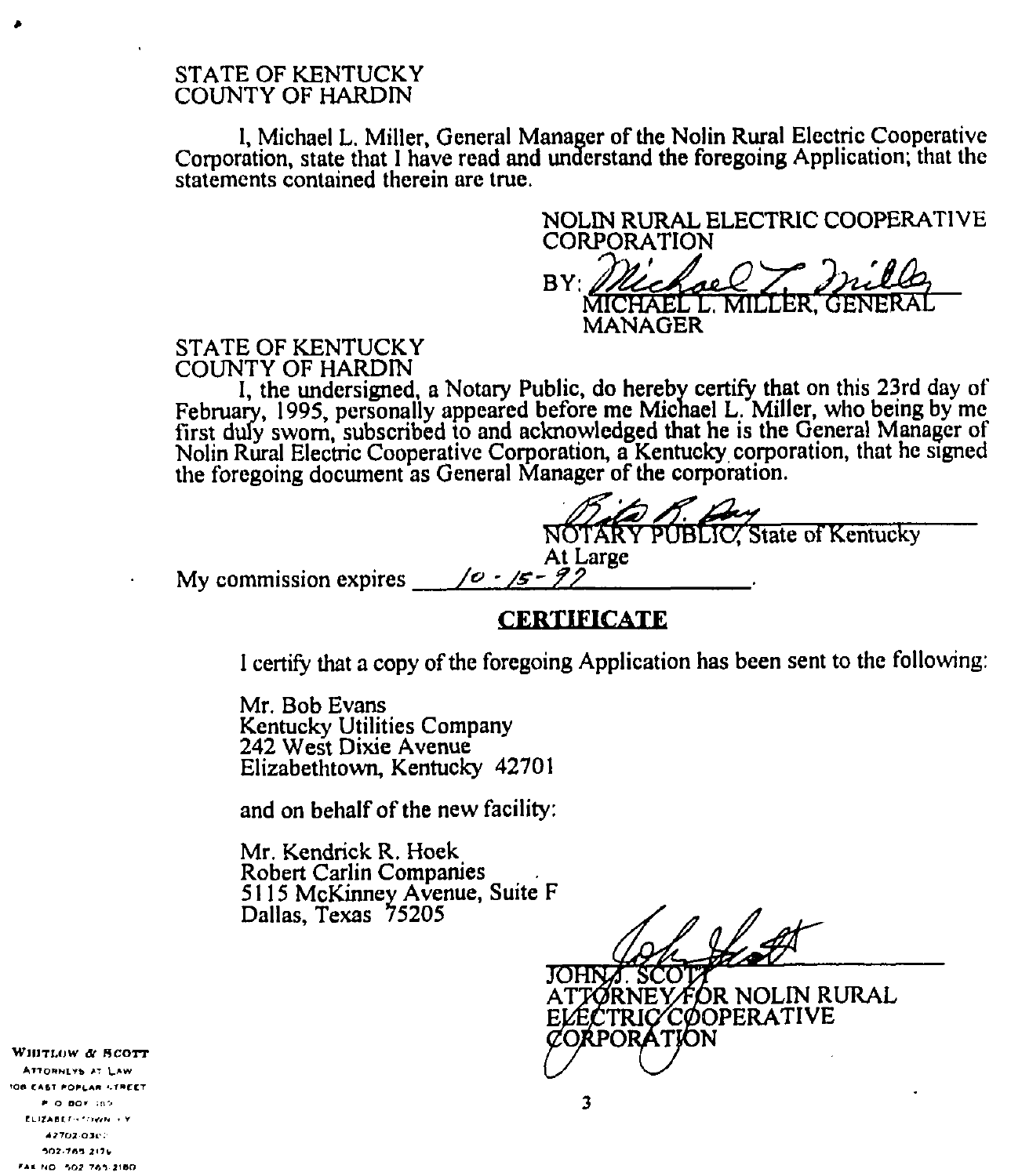